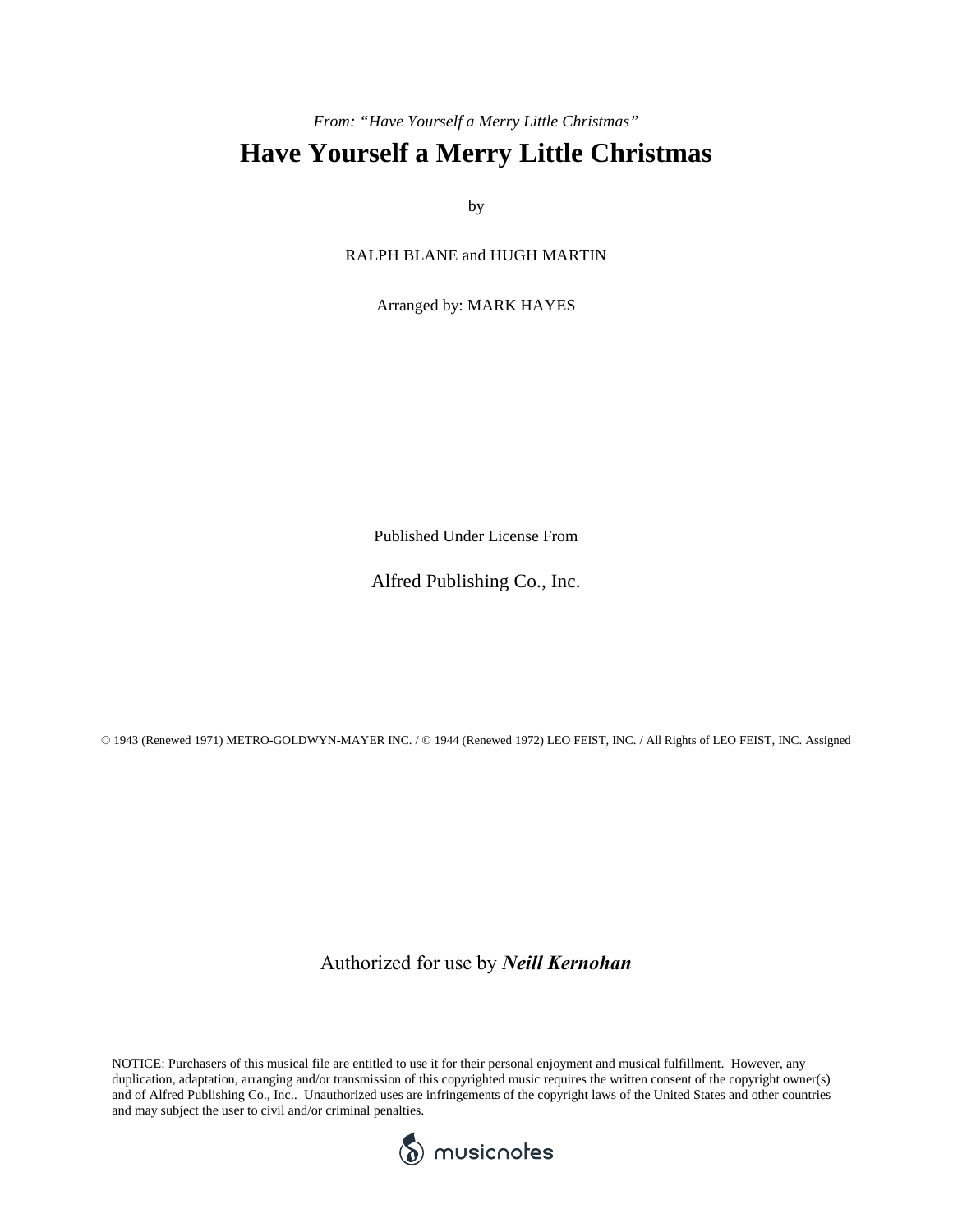## **HAVE YOURSELF A MERRY LITTLE CHRISTMAS**

for SAB voices and piano

*Arranged by MARK HAYES* Words and Music by HUGH MARTIN and RALPH BLANE







© 1943 (Renewed 1971) METRO-GOLDWYN-MAYER INC.<br>⊘ 1944 (Renewed 1972) EMI FEIST CATALOG INC.<br>This Arrangement © 2007 EMI FEIST CATALOG INC.<br>All Rights Controlled by EMI FEIST CATALOG INC. (Publishing) and ALFRED MUSIC PUBL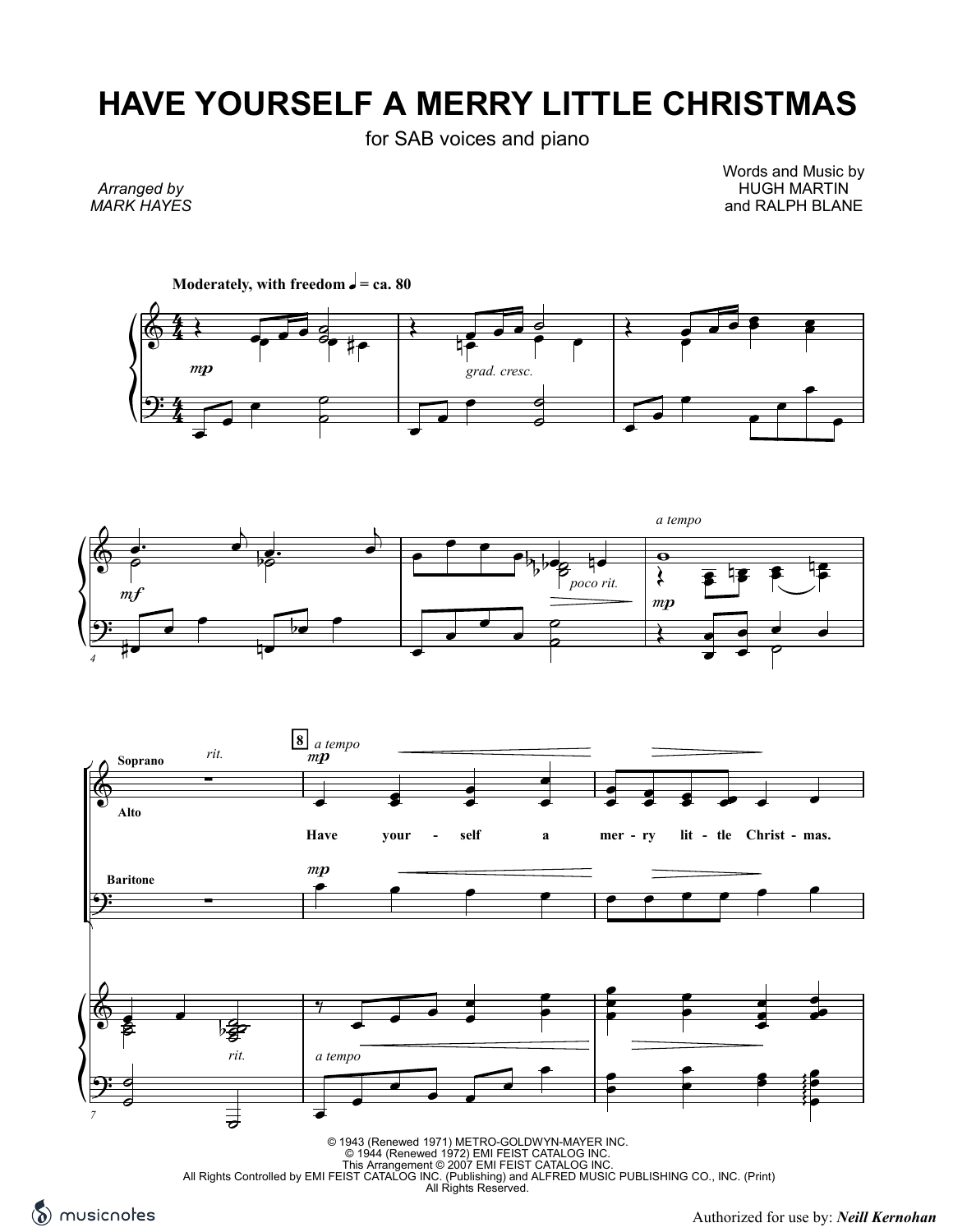2





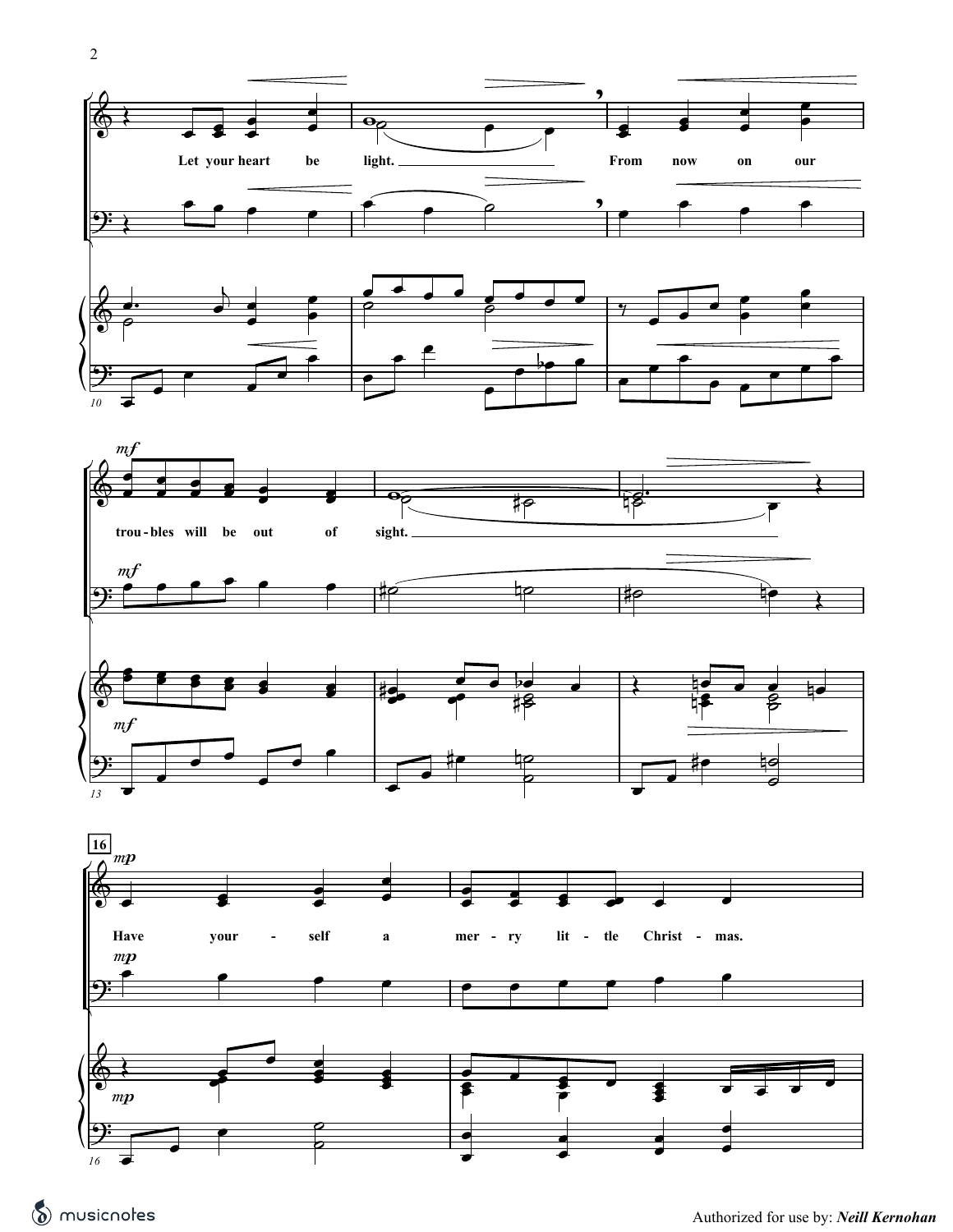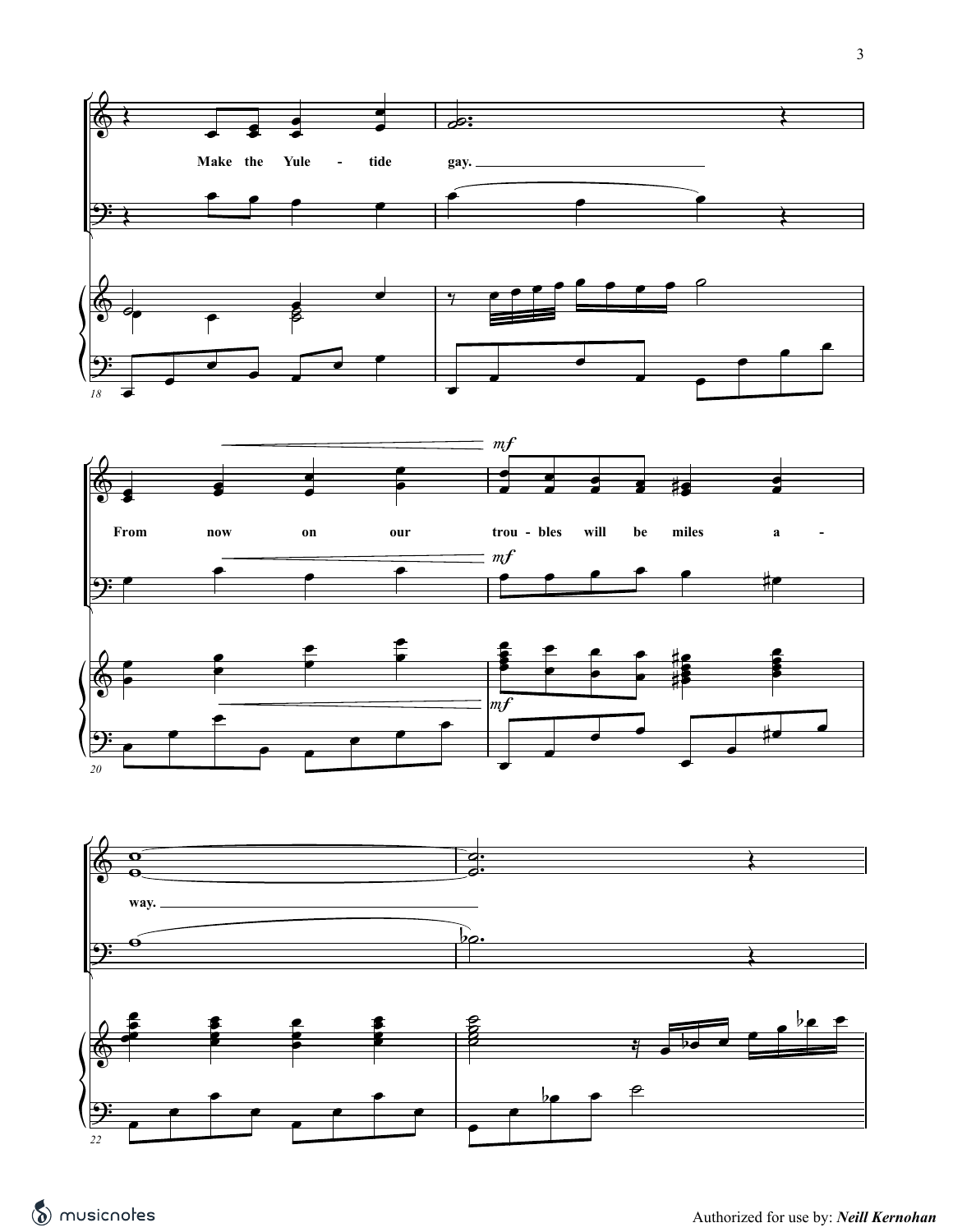

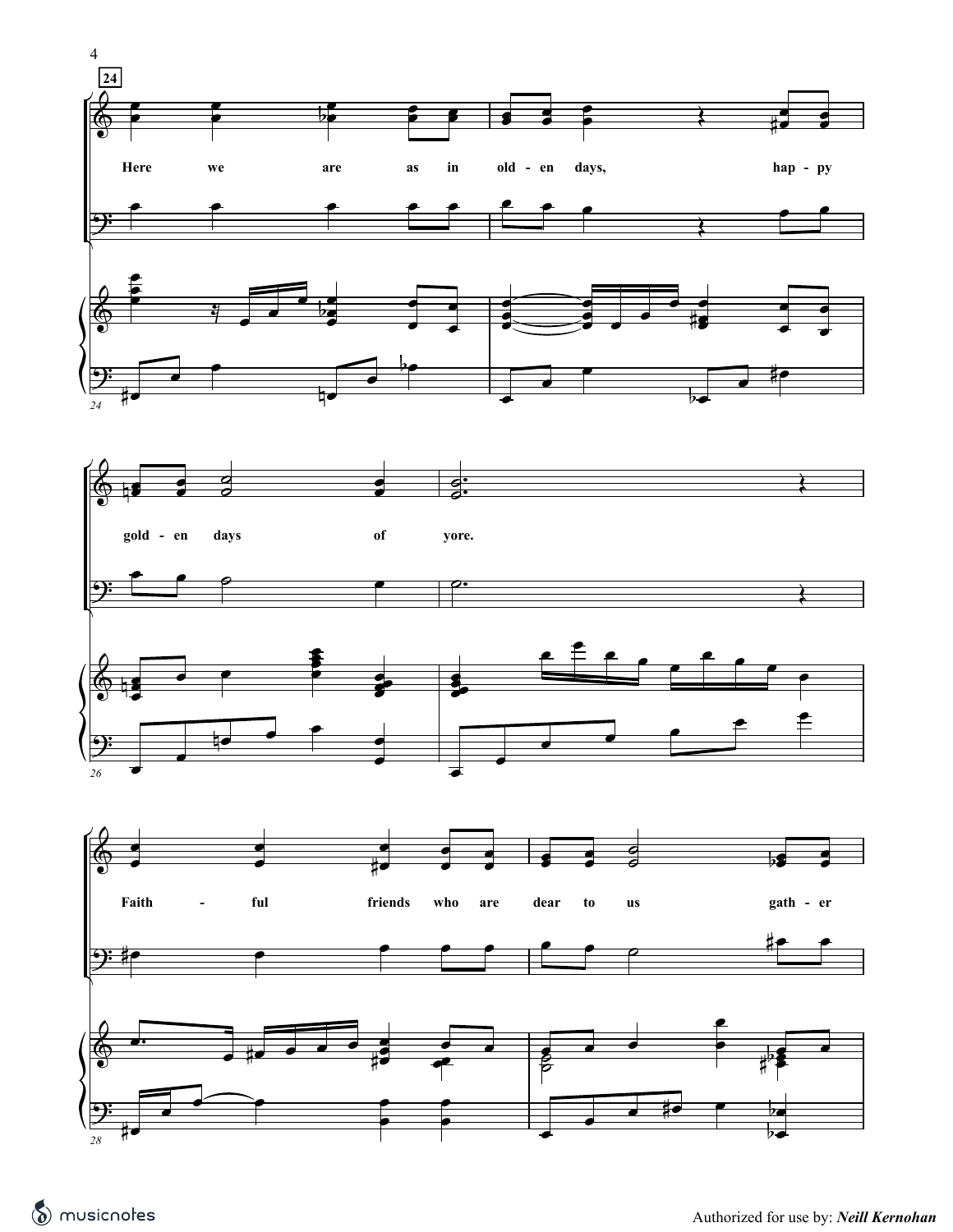5

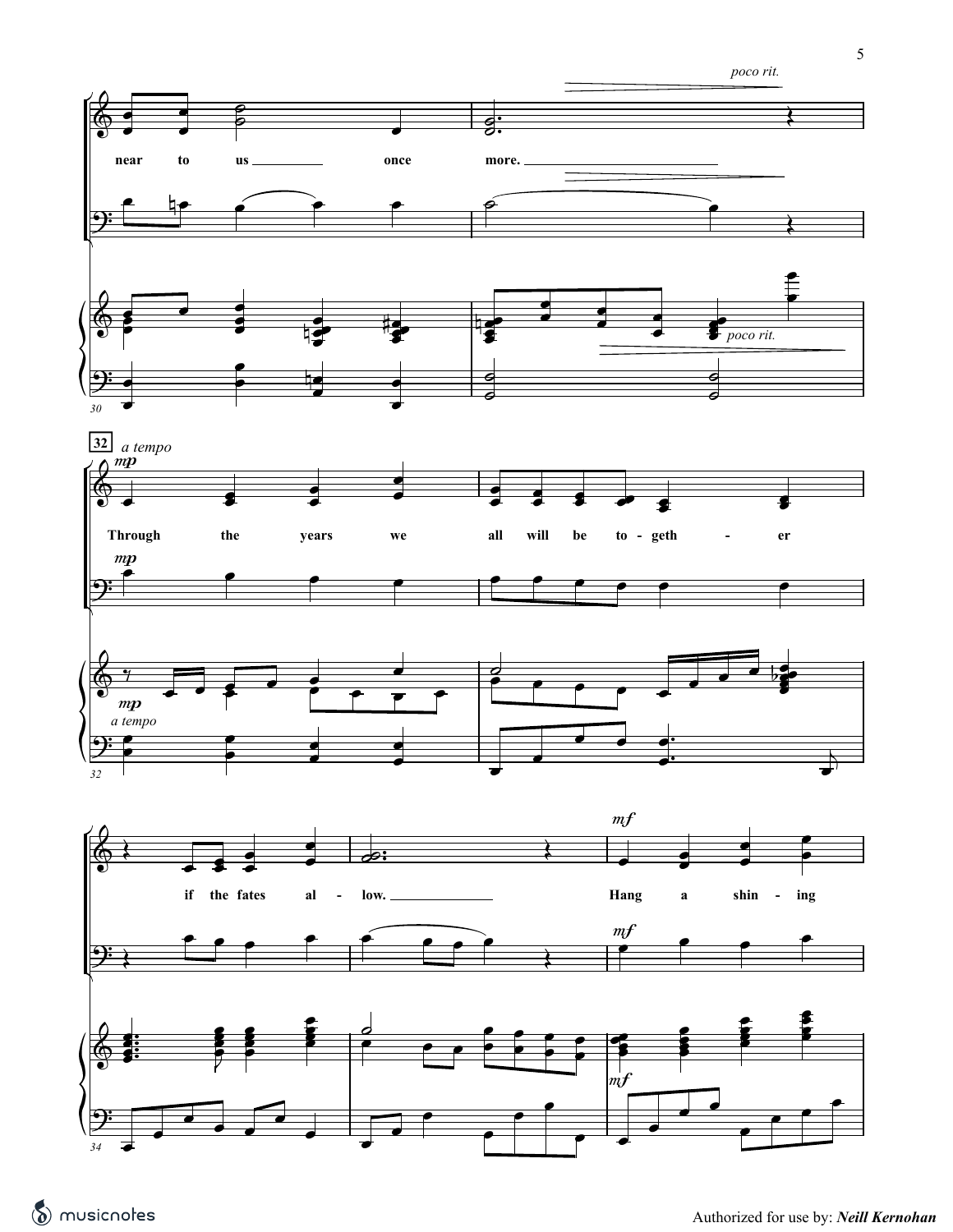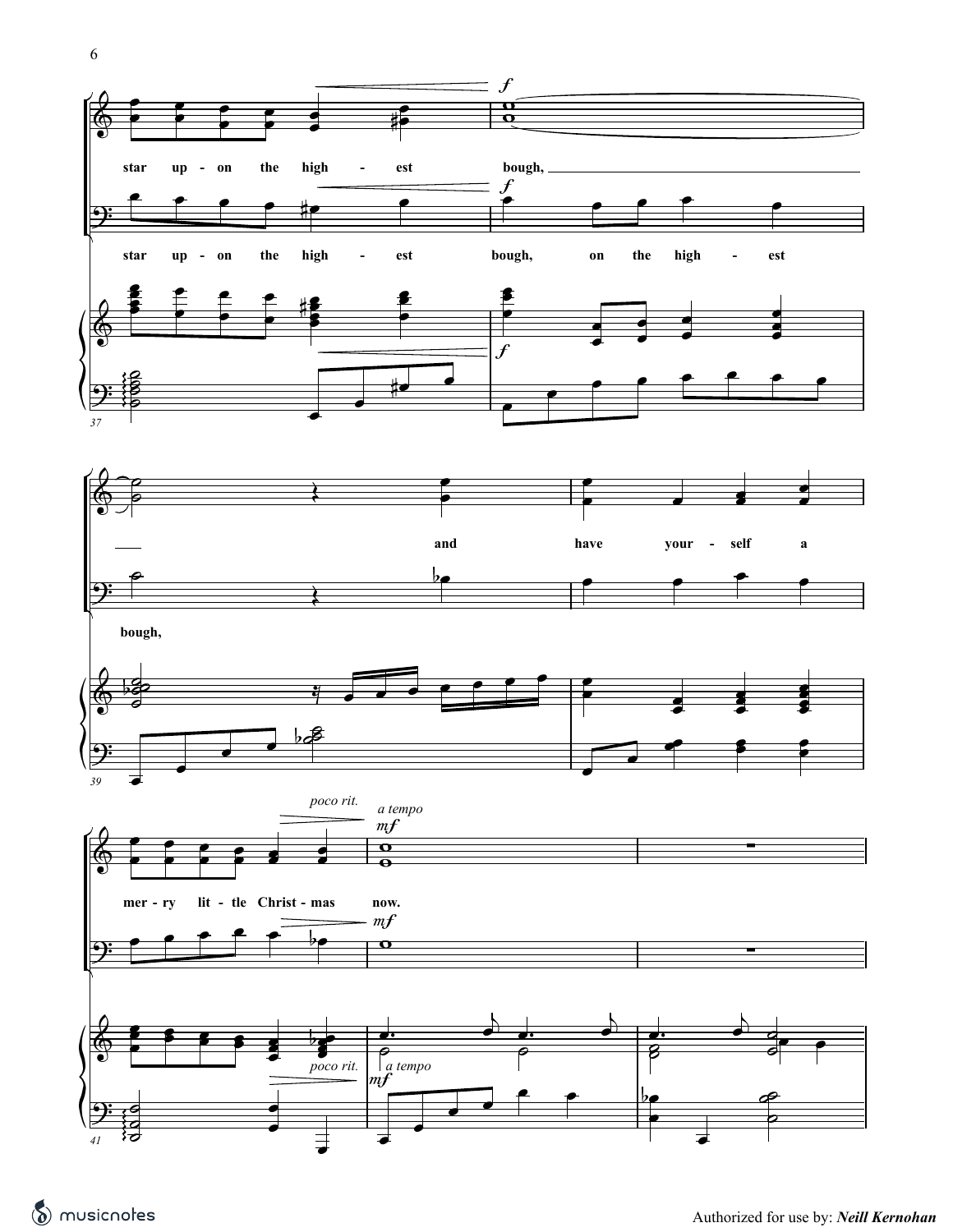

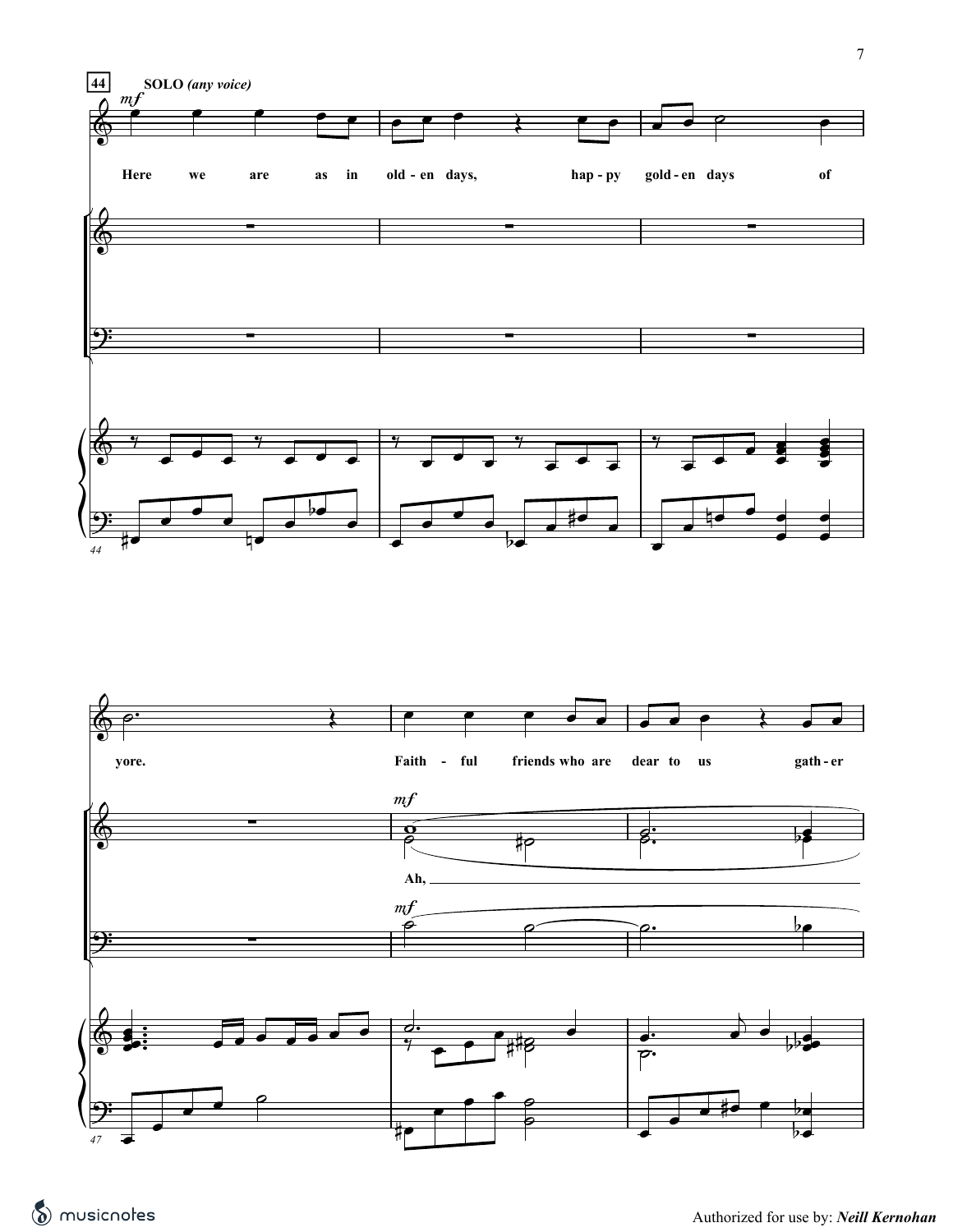



8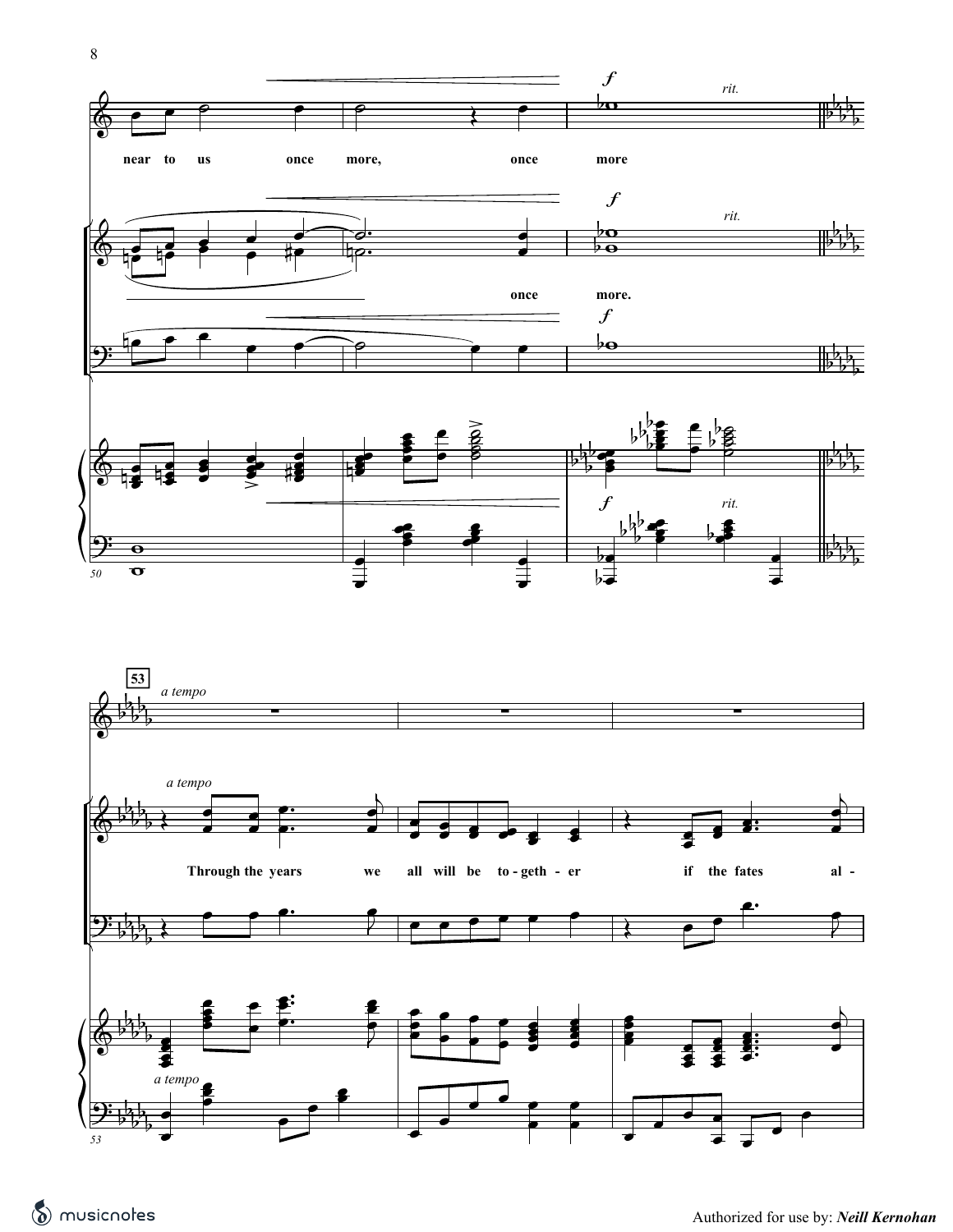